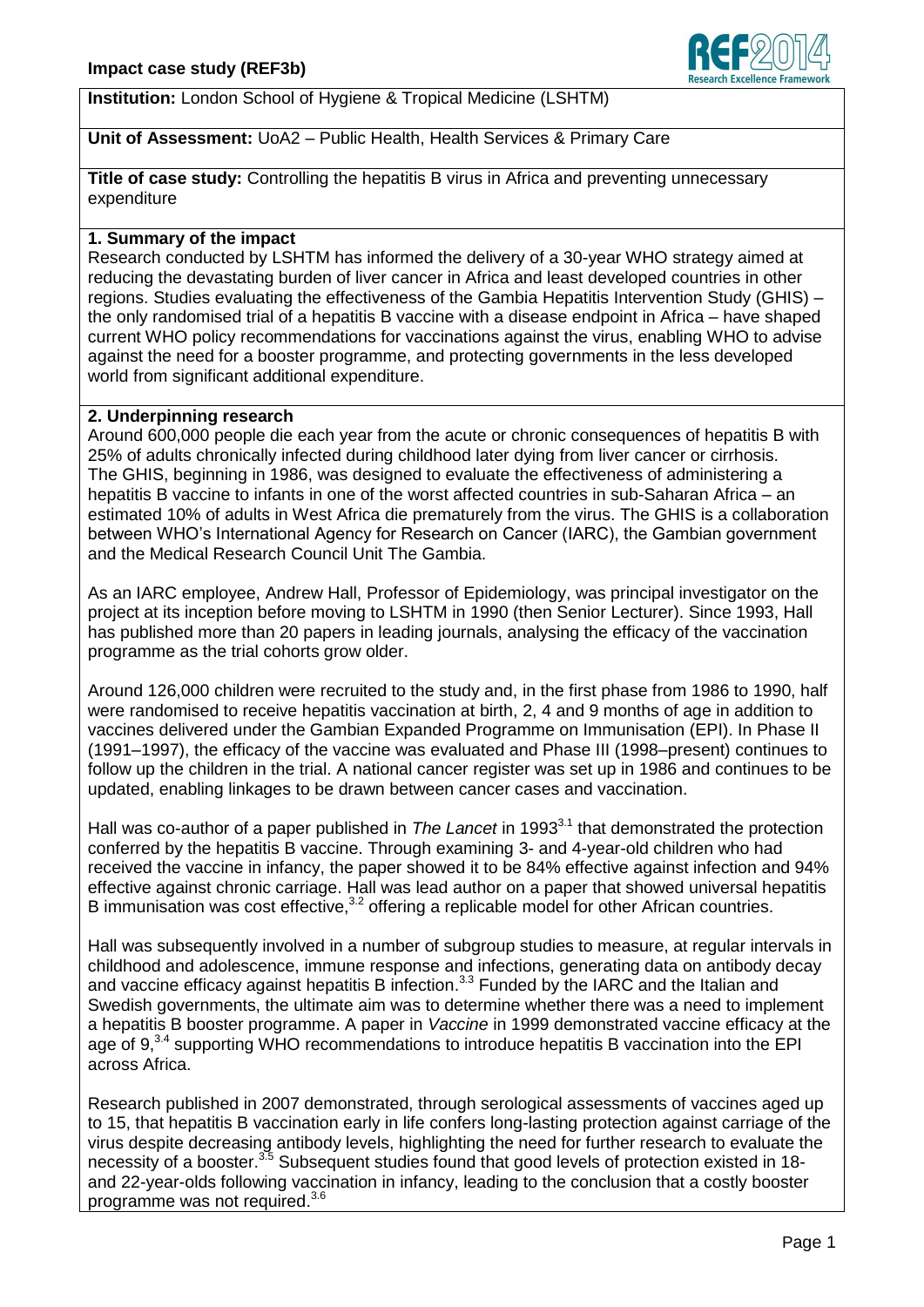

# **3. References to the research**

3.1 Fortuin, M, Chotard, J, Jack, AD, Maine, NP, Mendy, M, Hall, AJ, Inskip, HM, George, MO and Whittle HC (1993) Efficacy of hepatitis B vaccine in the Gambian Expanded Programme of Immunisation, *Lancet*, 341(8853): 1129–1131, doi:10.1016/0140- 6736(93)93137-P. Citation count: 55

3.2 Hall, AJ, Robertson, RL, Crivelli, PE, Lowe, Y, Inskip, HM, Snow, SK and Whittle, H (1993) Cost-effectiveness of hepatitis B vaccine in The Gambia, *Transactions of the Royal Society of Tropical Medicine and Hygiene*, 87(3): 333–336, doi: 10.1016/0035- 9203(93)90154-I. Citation count: 39

3.3 Jack, AD, Hall, AJ, Maine, N, Mendy, M and Whittle HC (1999) What level of hepatitis B antibody is protective?, *Journal of Infectious Diseases*, 179(2): 489–492, doi:10.1086/314578. Citation count: 85

3.4 Viviani, S, Jack, A, Hall, AJ, Maine, N, Mendy, M, Montesano, R and Whittle, HC (1999) Hepatitis B vaccination in infancy in The Gambia: protection against carriage at 9 years of age, *Vaccine*, 17(23–24): 2946–2950, doi:10.1016/S0264-410X(99)00178-4. Citation count: 92

3.5. van der Sande, MAB, Waight, PA, Mendy, M, Zaman, S, Kaye, S, Sam, O, Kahn, A, Jeffries, D, Akum, AA, Hall, AJ, Bah, E, McConkey, SJ, Hainaut, P and Whittle, HC (2007) Long-term protection against HBV chronic carriage of Gambian adolescents vaccinated in infancy and immune response in HBV booster trial in adolescence, *PLoS One*, 2(8): e753, doi[:10.1371/journal.pone.0000753.](http://dx.doi.org/10.1371%2Fjournal.pone.0000753) Citation count: 6

3.6. Mendy, M, Peterson, I, Hossin, S, Peto, T, Jobarteh, ML, Jeng-Barry, A, Sidibeh, M, Jatta, A, Moore, SE, Hall, AJ and Whittle, H (2013) Observational study of vaccine efficacy 24 years after the start of hepatitis B vaccination in two Gambian villages: no need for a booster dose, *PLoS One*, 8(3): e58029, doi[:10.1371/journal.pone.0058029.](http://dx.doi.org/10.1371%2Fjournal.pone.0058029) Citation count: 0

#### **Key grants**

This work was funded from core funding of the IARC (WHO) and the Medical Research Council Unit The Gambia. Professor Hall was employed by IARC from 1986 to 1990 and subsequently has been a consultant to IARC to maintain the project.

# **4. Details of the impact**

Research carried out by LSHTM's Andrew Hall in collaboration with the GHIS team has been central to informing WHO's current recommendations on controlling the hepatitis B virus, a disease estimated to have infected 2bn people worldwide, through an infant vaccination programme. Crucially WHO guidelines explicitly state that there is no evidence to support the need for a booster dose following three doses of hepatitis B vaccine in infancy, a recommendation drawn directly from the conclusions of Hall's body of research that the vaccine confers adequate protection up to 15 years of age – since extended to 22 years.

The WHO position paper on hepatitis B vaccine,<sup>5.1</sup> published in 2009 and replacing previous guidelines issued in 2004, cites six papers co-authored by Hall between 1995 and 2008. The position paper recommends that all infants in highly endemic areas like Africa should receive their first dose of hepatitis B vaccine as soon as possible after birth, ideally within 24 hours. It advises governments that delivery of the vaccine within this 24-hour time period, as advocated by the GHIS research study, should be a 'performance measure for all immunisation programmes'. Unless vaccinated at birth, the majority of children born to contagious mothers become chronically infected. The WHO paper noted that 2006 data showed the first dose was administered within 24 hours of birth in only 27 per cent of cases.

As of 2008, 177 countries had incorporated a hepatitis B vaccine into their routine national EPI programmes as a result of the success of the Gambia study.<sup>5.2</sup> During the impact period, at least five further countries in the African WHO region have added infant hepatitis B vaccination to their